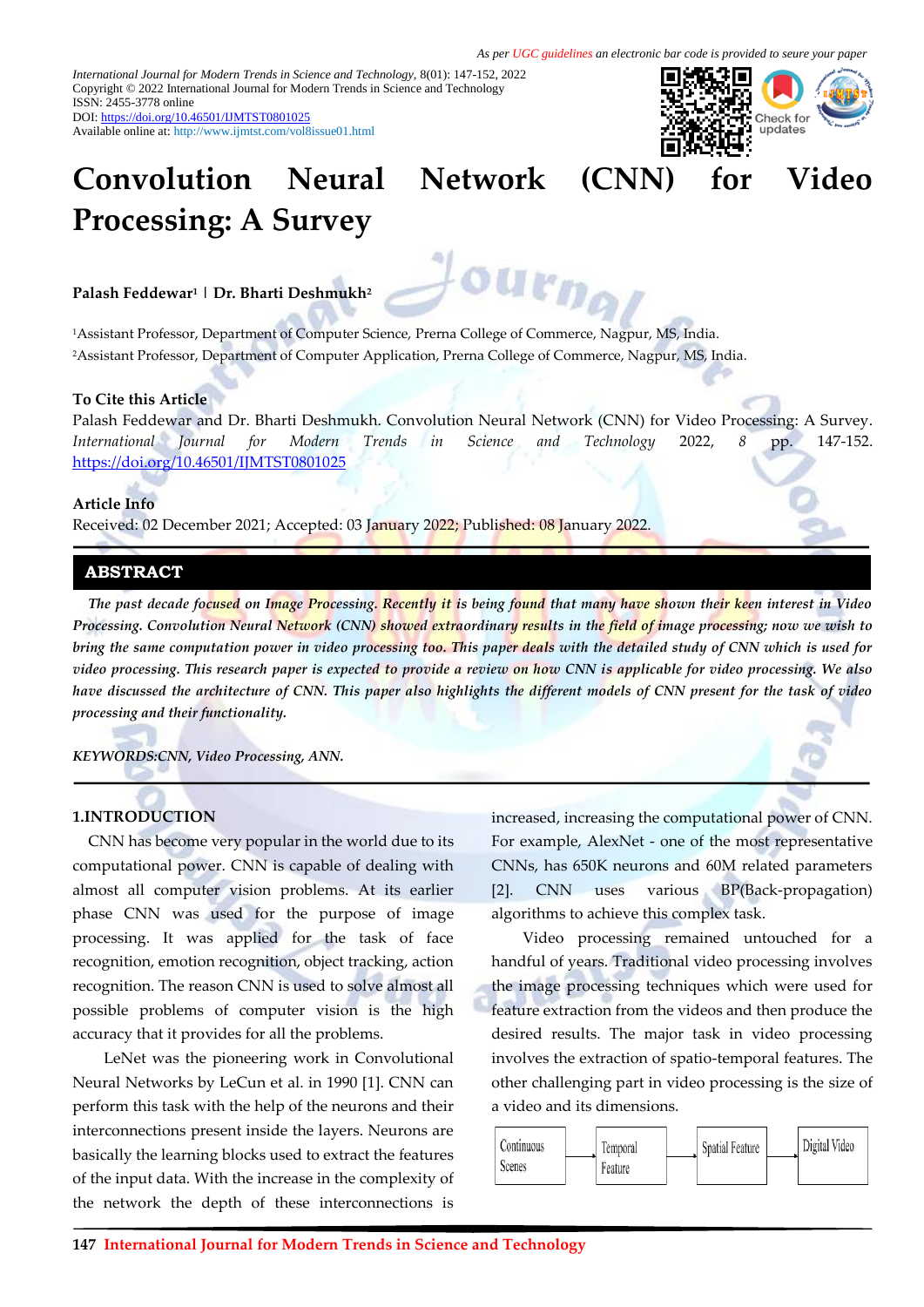## Figure 1- Video Data

Figure 1 gives the rough idea of video data. Most of the fundamental research of computer vision today focuses on images, focusing less on sequences of images, i.e., video frames. However, video data provides deeper situational understanding because a series of images gives various information about the subject. For example, we can track an object through an optical flow of the sequence of images and predict its next action [3]

#### **2.RELATED WORK**

In a paper proposed by [4] presented a Systematic Literature Review (SLR) of video processing using DL. They investigated the applications, functionalities, techniques, datasets, issues, and challenges by formulating the relevant research questions (RQs). They categorize the deep learning technique for video processing as CNN, DNN, and RNN based.

Paper [5] provided a review of advancement in applying DL techniques for STDM. They first categorize spatio-temporal data into 5 types, and then introduced the DL models widely used in STDM. Next, they classified literature on the basis of types of spatio-temporal data, data mining tasks, and also the DL models, followed by the diffrent applications of deep learning for STDM in different domains including transportation, on-demand service, climate & weather analysis, human mobility, location-based social network, crime analysis, and neuroscience. Finally, they conclude the limitations of current research and point out future research directions.

[6] discusses the basics of ANN as tool for recognition of complex pattern and image processing tasks. Also, some applications of the CNN tool we will present OCR based text translation and biometric based uni modal and multimodal person identification systems.

[7] presented CNN EXPLAINER, which is an interactive visualization tool, which is designed for amateurs to learn CNN and examine it. It is a foundational deep learning model architecture. There tool addressed key challenges that they faced while learning about CNN, which they had identified from interviews with instructors and a survey with past students.CNN EXPLAINER helps users understand the

inner workings of CNNs, and is engaging and enjoyable to use.

[8] presented a survey of recent advances in CNN architecture design taking into account the three periods first by improving accuracy, next minimizing the number of parameters using squeeze architecture, then CNN model adapted for embedded and mobile systems.

# **3.CONVOLUTION NEURAL NETWORK (CNN) ARCHITECTURE**

Prior to CNN, ANN (artificial Neural Network) was used. ANN was then improved in 3 major aspects to produce CNN. Those 3 aspects are:

#### *A.Sparse Connectivity*

In traditional ANN in order to get n output from m input matrix multiplication m x n was done. In CNN only K inputs are interconnected with n output, where k<n. This correction reduces the time taken by the algorithm remarkably.

#### *B. Sharing of Parameters / Weights*

In ANN the weight vector associated with the input is used only once. for the next iteration it is updated. Which means that the same weight cannot be reused. On the contrary in CNN, components of the kernel are moved with the activation function to be used everywhere through the network.

#### *C.Equi-variant Representation*

The property in which the overall output corresponding to the input remains the same even if the sequence of operation is interchanged is called Equi-variance.

CNN is basically a Neural Network; and a neural network is simply collection and combination of neurons organized in layered manner. Each neuron is associated with some weights and a bias. CNN consists of the following basic blocks.

- 1. A Tensor, a n-dimensional matrix.
- 2. A Neuron, it is a function which takes n input and returns single output.
- 3. A layer is a collection of artificial neurons that perform the same operation.
- 4. Kernel weights, each neuron is trained with some weights to identify and classify the data set during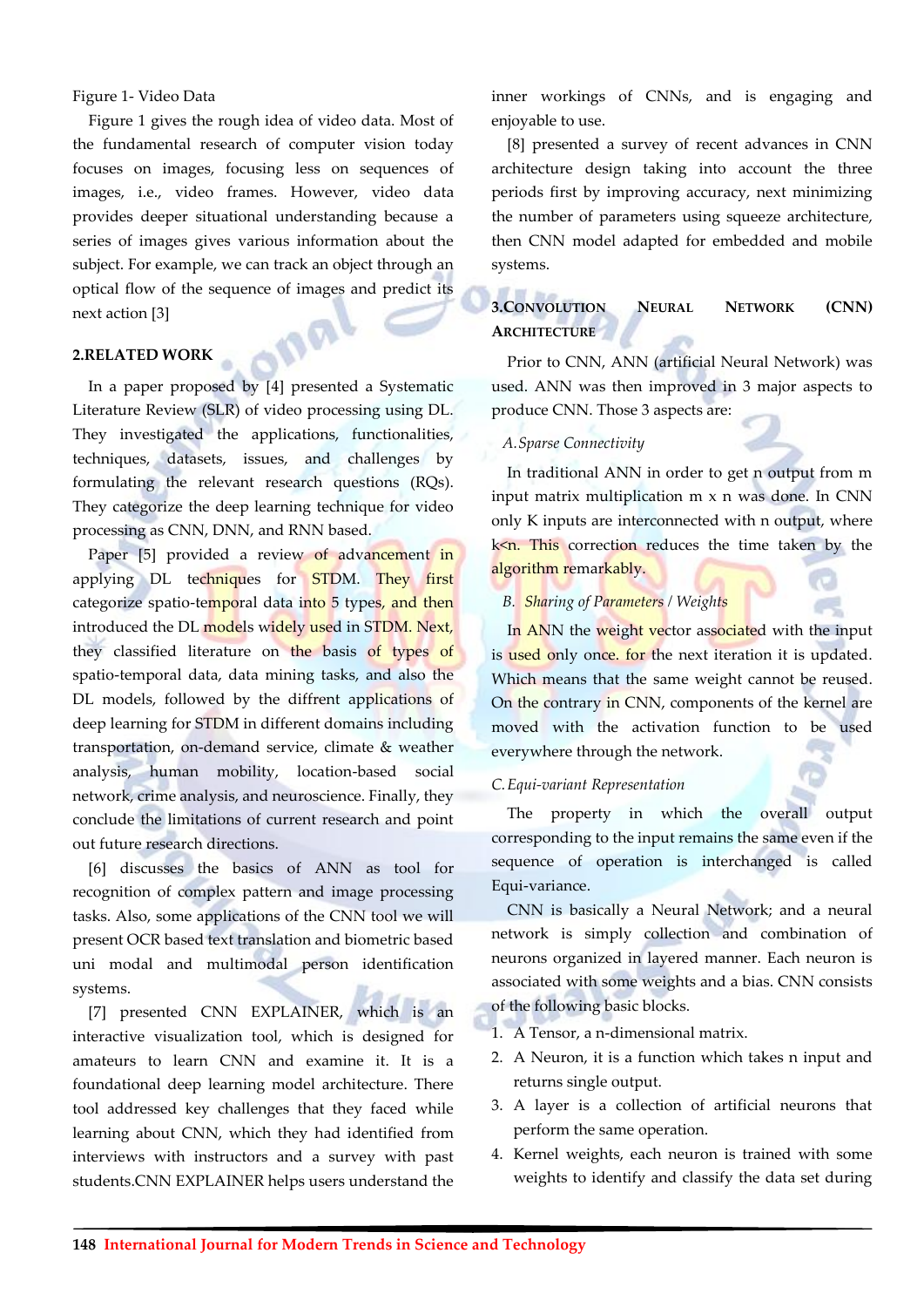the training phase. They are also associated with some bias.

CNN can also be viewed as a layered architecture. It consists of the following layers:

i. *Input Layer*- An input layer is the first layer of any neural network. The input to the network is given through this layer. The input layer has no computation power; it just takes the input from the user and passes the input to the next layer in the network.





ii. *Convolution Layer*- Convolution layer can be viewed as the second layer of any CNN architecture. While in many CNN models it is viewed as the first layer for a reason that, Input layer does not compute any results. It just passes the input to the next layer. We can say that the convolution layer is the first computation layer in a CNN architecture. The convolution layer is foundation of CNN as most of the computation is done in this layer.

Here dot product is performed with the predetermined kernels. The dot product can be between the input and the filters or it can also be of the filters and the output of the previous layer. Convolution involves formation of activation map. The neurons that are arranged in the same feature map share their weights as a result the CNN is more efficient than the ANN. These intermediate results are then summed up with the bias to get an output of the convolution layer.

The size of the kernel (filter) entirely depends on the network architecture. There is no direct way to find the exact size of kernel for the specific input. Multiple sizes are tested and the optimum filter is selected. The size of kernels can be 2x2, 3x3, 5x5, 7x7, etc. The minimum the size of the filter, higher is the accuracy, higher computation time. Similarly filters of greater size need less time for computation, but compromising the accuracy of the network.

*i. Padding*- The convolution layer faces some problems while convolution with the kernels/filters. If we consider an  $(n \times n)$  input and we apply the  $(k \times k)$ size filter on it, then after convolution we will get the result in the form  $(n - k + 1, n - k + 1)$ . For example, if we take input of size  $(8 \times 8)$  and we apply a filter/kernel of size  $(3 \times 3)$  the output of convolution will be  $(6 \times 6)$ . Which means every time we do convolution the input shrinks? The second problem is that the corner pixels and the pixels at the edge are used less compared to the middle process during the convolution. As a result, the information in the corner and edge pixel is not preserved as well as it gets preserved in the case of the middle pixel. To overcome this problem padding is done. Padding simply involves addition of 0 to the input. This is a widely used technique. It is known as zero padding. It helps in preserving the data at the border.

| O | о | O | O |  |
|---|---|---|---|--|
| O |   |   | O |  |
| O |   |   | O |  |
| O | O | о | О |  |

Figure 3- Image after Zero Padding

- *ii. Kernel Size* Selecting appropriate size kernel/filter is an important part of this process. Selection of proper hyperparameter to slide on an input in order to extract appropriate features so as to classify the given input. The size of filter may vary according to the network architecture and dataset but it is greatly observed that the smaller the size of filter the better is the performance.
- *iii. Stride* stride refers to the number of pixels the kernel/filter to be shifted. If for example we have taken shride as  $1$  for a  $2 \times 2$  filter it simply means that after the dot product of  $2 \times 2$  the kernel/filter will be shifted one pixel to the right. It works on the similar principle as kernel size; i.e., smaller the parameter of stride more feature is extracted from an input image, higher is the dimension of the output, and larger the parameter of stride less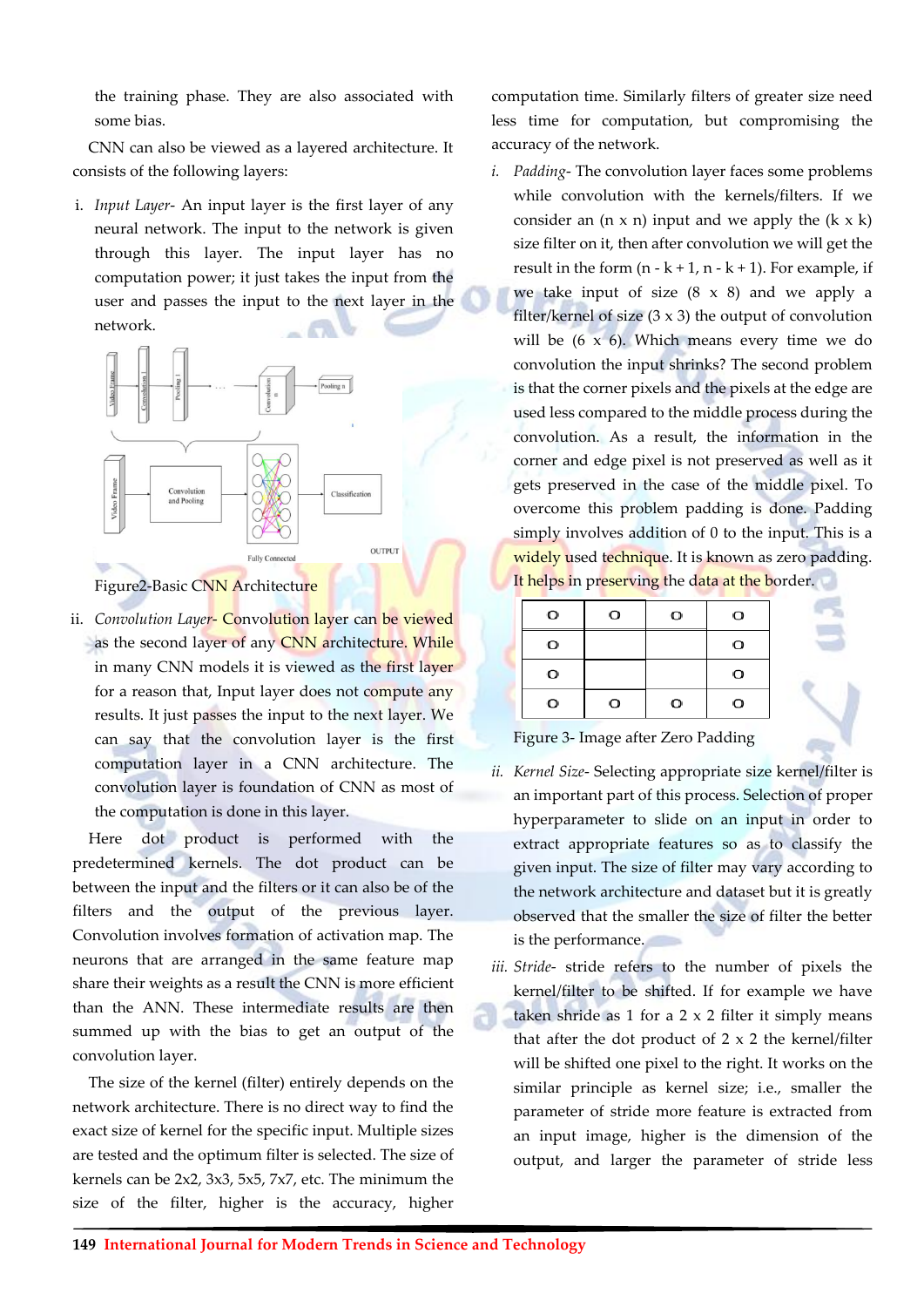feature is extracted from the input and lesser is the dimension of the output

## **4.ACTIVATION FUNCTION**

The convolution layer is followed by an activation function. The CNN has harness various activation functions to express complex features. An activation function is the unit which is responsible for determining what information to be transmitted to the next layer. This activation function is also referred to as a nonlinear function. A simple activation function looks like:  $0.1$ 

x<sub>1</sub>  
\nx<sub>i</sub>   
\n
$$
\begin{array}{c}\n w_{1j} \\
x_1 \quad w_{nj} \\
\vdots \\
w_{nj} \quad \end{array}
$$
\n $\sum$  **f**  
\n $\rightarrow$  y<sub>j</sub> = f $\left( \sum_{i=1}^n (x_i \times w_{ij}) + b_j \right)$ 

Figure 4- Activation Function [9]

CNN is rich in the form of activation functions. Some of the activations are named here, sigmoidal, tanh, ReLU, Sigmoidal, Leaky ReLU, Softmax.

The equation of Softmax function used to generate the final classification probability can be given as:

$$
P_i = \frac{e^{ai}}{\sum_{N=1}^{10} e^{an}}
$$
 (1)

Where  $a_i$  is the i<sup>th</sup>neuron.<sup>[10]</sup>

ReLU activation units are used in the output of the convolution layer and stores the output ReLU operation in the feature mapped array  $(F_T)$  in Eq. 2.[11]

$$
F_T = ReLU(x_i) = max(0, x_i)
$$
 (2)

Slight modification to ReLU resulted in Leaky ReLU given by Equation (3). [12]

$$
F(x) = \begin{cases} x, x \le 0\\ 0.01x, otherwise \end{cases}
$$

The values of each layer is calculated by function of its predecessor layers. The first layer is given by [13]

$$
h^{(1)} = g^{(1)}(W^{(1)}x + b^{(1)})
$$
 (4)

The following layers are given by

$$
h^{(i+1)} = g^{(i+1)}(W^{(i+1)}h^{(i)} + b^{(i+1)})
$$
 (5)

*i. Pooling Layer*- In a CNN architecture a Convolution Layer is followed by a Pooling Layer. This Pooling Layer reduces the spatial dimensionality of the features extracted by convolution Layer. The major Significance of the Pooling Layer is that it reduces the dimensionality without loss of information. Pooling also helps in generalization and reducing the problem of overfitting of data. This results in reducing the complexity of the network.There are different types of techniques available for pooling such as, max pooling, L2 Pooling, average pooling, multiscale, stochastic pooling, spectral pooling, overlapping, orderless pooling, spatial pyramid pooling, etc.

*ii. Fully Connected Layer*- Fully-connected layer is usually at the end of the Network. Unlike the convolution and pooling layer, it is not used for local extraction. It is called fully connected because here all the neurons are interconnected to other neurons in the network. The arrangement of neurons is not spatial in this layer. This layer is also called a Flatten Layer. Here outputs corresponding to the features extracted are computed. Mathematically it can be seen as the scalar product of the kernel/filter and the extracted features. It converts the n dimensional output to one dimension as an output.

# **5.CNN FOR VIDEO PROCESSING**

The classical CNN model is used for image processing. In the early stages traditional image processing algorithms were used for video processing. After seeing the performance results of CNN on images, CNN was used for video processing. But still the complete video was not passed to the CNN model. As the video is a sequence of frames. Those frames are passed one by one to the CNN model and image processing is done on those video frames. In video processing techniques, temporal and spatial information from videos is exploited. [14]

Recently, CNN is being developed for actual video processing. Few CNN are mentioned below:

# *A. Spatial- Temporal CNN*

This model was built to overcome the above-mentioned problem. Spatial- Temporal CNN is able to overcome this problem due to broad network connectivity.

- *i. Single Frame* This is used to extract feature frame by frame i.e from single frame.
- *ii. Early Fusion* In this strategy spatial stream and the temporal stream are combined at the beginning of

(3)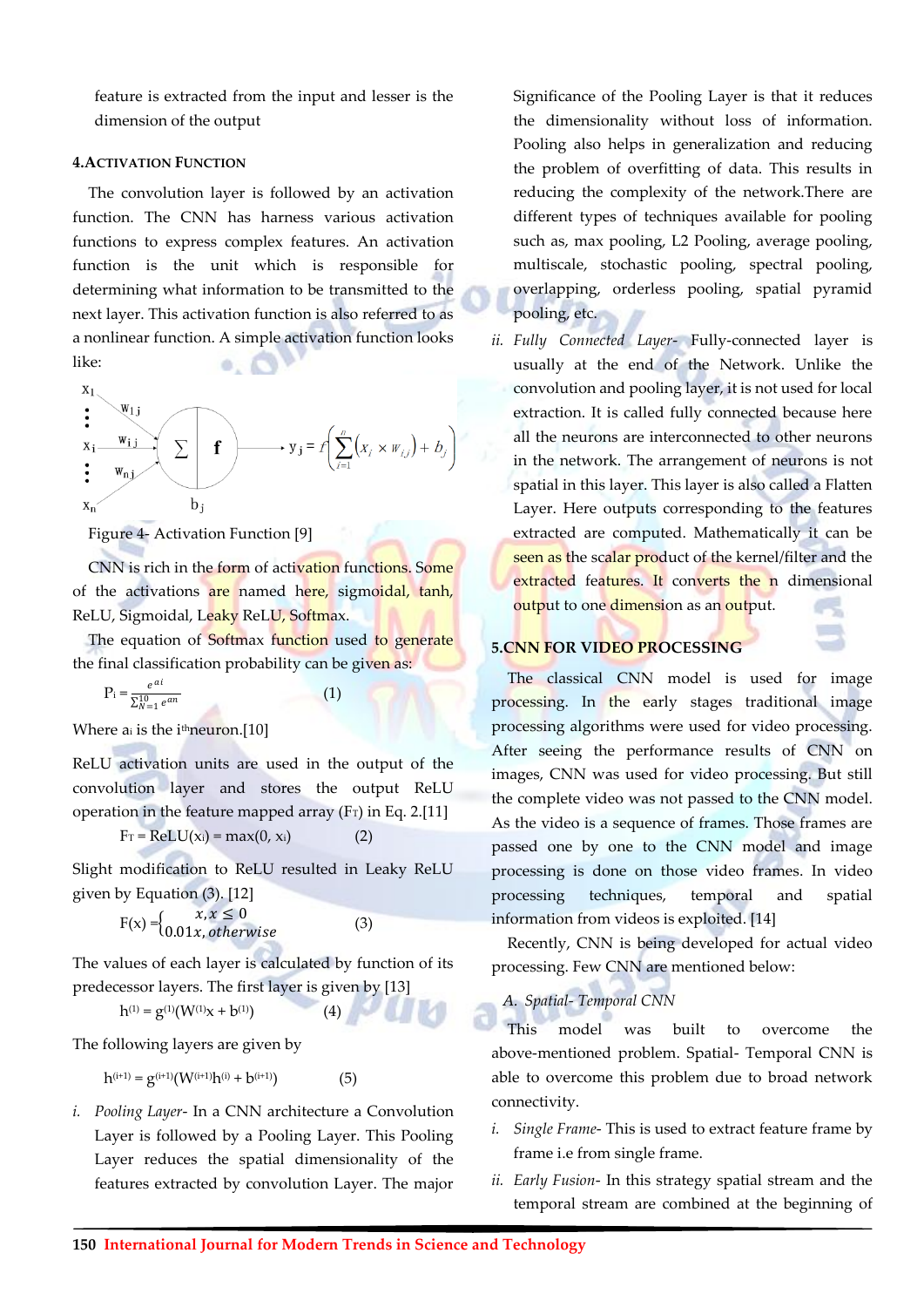the network. It combines the frames and their optical flow to produce channel input.

- *iii. Mid Fusion*-Here still frames and their stacted optical flow are given to spatial stream and temporal stream. And these two streams extract their own motion and appearance features. And finally, these extracted motion feature vectors and appearance feature vectors are combined to form spatio temporal feature.
- *iv. Late Fusion* In the late fusion model it places two different single-frame networks with shared parameters at an interval of 15 frames. Then these two frames are then combined at fully connected layer.
	- *B. Multi-Resolutions CNN*

This CNN model works at a much faster rate compared to other models, but on the contrary, it requires more time for training and also demands a high configuration GPU computer. This layer has two different streams for computation of spatial features called context stream and Fovea stream.

- *i. Context stream* This stream learns on low-resolution frames, 89 x 89 downsized clips at half original resolution.
- *ii. Fovea stream* It learns on high-resolution stream and is operated only in the middle portion of a frame. 89 x 89 center crop of the original resolution.
	- *C. 3-D Convolution Neural Network*

The 3D- CNN is similar to the same 2D - CNN which we have discussed in the earlier section. They differ in the following point.

- i. *3D- Convolution Layer* In traditional CNN dot product of input and kernel/filter is done which is basically dot product of 2 x 2 matrix. 3D CNN also use the same logic but here the multiplication is done in pair of 2D matrix.
- ii. *3D- Max Pooling Layer* In traditional 2D maxpooling layer  $(2 \times 2)$  filter is used which can be viewed as a square. In 3D max pooling layer (2 x 2 x 2) filter is used which can be viewed as a cube.

# **6.FUTURE SCOPE AND CONCLUSION**

This paper is an introduction to the CNN (Convolution Neural Network). In this survey paper we tried to explain the working of CNN in a manner which can be

understood even to an amateur. CNN has bought a revolutionary change in Computer Vision. We have also taken in consideration a few CNN architectures which are used for video processing and discussed their working. In its early stages CNN was used for image processing. Due to its outstanding results CNN is being used even for Video Processing

#### **REFERENCES**

- [1] B. B. Le Cun, J. S. Denker, D. Henderson, R. E. Howard, W. Hubbard, and L. D. Jackel, "Handwritten digit recognition with a backpropagation network", in NIPS. Citeseer, 1990.
- [2] A. Krizhevsky, I. Sutskever and G. E. Hinton, "Imagenet classification with deep convolutional neural networks", In: Proceedings of the Advances in Neural Information Processing Systems, 2012, 1097-1150.
- [3] A. Taha, H. H. Zayed, M. E. Khalifa, and E.-S. M. El-Horbaty, ``Exploring behavior analysis in video surveillance applications,'' Int. J. Comput. Appl., vol. 93, no. 14, 2014, pp. 2232, doi: 10.5120/16283-6045.
- [4] V. Sharma, M. Gupta, A. Kumar and D. Mishra, "Video Processing Using Deep Learning Techniques: A Systematic Literature Review," in IEEE Access, vol. 9, pp. 139489-139507, 2021, doi: 10.1109/ACCESS.2021.3118541.
- [5] S. Wang, J. Cao and P. Yu, "Deep Learning for Spatio-Temporal Data Mining: A Survey," in IEEE Transactions on Knowledge and Data Engineering, doi: 10.1109/TKDE.2020.3025580.
- [6] G. Sarker, "A Survey on Convolution Neural Networks," 2020 IEEE REGION 10 CONFERENCE (TENCON), 2020, pp. 923-928, doi: 10.1109/TENCON50793.2020.9293902.
- [7] Z. J. Wang et al., "CNN Explainer: Learning Convolutional Neural Networks with Interactive Visualization," in IEEE Transactions on Visualization and Computer Graphics, vol. 27, no. 2, 2021, pp. 1396-1406, doi: 10.1109/TVCG.2020.3030418.
- [8] A.Elhassouny and F.Smarandache, "Trends in deep convolutional neural Networks architectures: a review", IEEE/ICCSRE2019,Agadir, Morocco, 978-1-7281-0827-8/19/\$31.00©2019 IEEE, 2019.
- [9] Z. Li, F. Liu, W. Yang, S. Peng and J. Zhou, "A Survey of Convolutional Neural Networks: Analysis, Applications, and Prospects," in IEEE Transactions on Neural Networks and Learning Systems, doi: 10.1109/TNNLS.2021.3084827.
- [10] Z. Qin, F.YuChenchen L. X. Chen, "How Convolutional Neural Networks See TheWorld- A Survey of Convolutional NeuralNetwork Visualization Methods", Mathematical Foundations of Computing American Institute of Mathematical Sciences, Volume 1, Number 2, 2018, pp. 149–180 doi:10.3934/mfc.2018008.
- [11] M. Sahu andR. Dash. A Survey on Deep Learning: Convolution Neural Network (CNN). 10.1007/978-981-15-6202-0\_32, 2021.
- [12] N. Aloysius and M. Geetha, "A review on deep convolutional neural networks,"International Conference on Communication and Signal Processing (ICCSP), 2017, pp. 0588-0592, doi: 10.1109/ICCSP.2017.8286426.
- [13] A. Elhassouny and F. Smarandache, "Trends in deep convolutional neural Networks architectures: a review," 2019